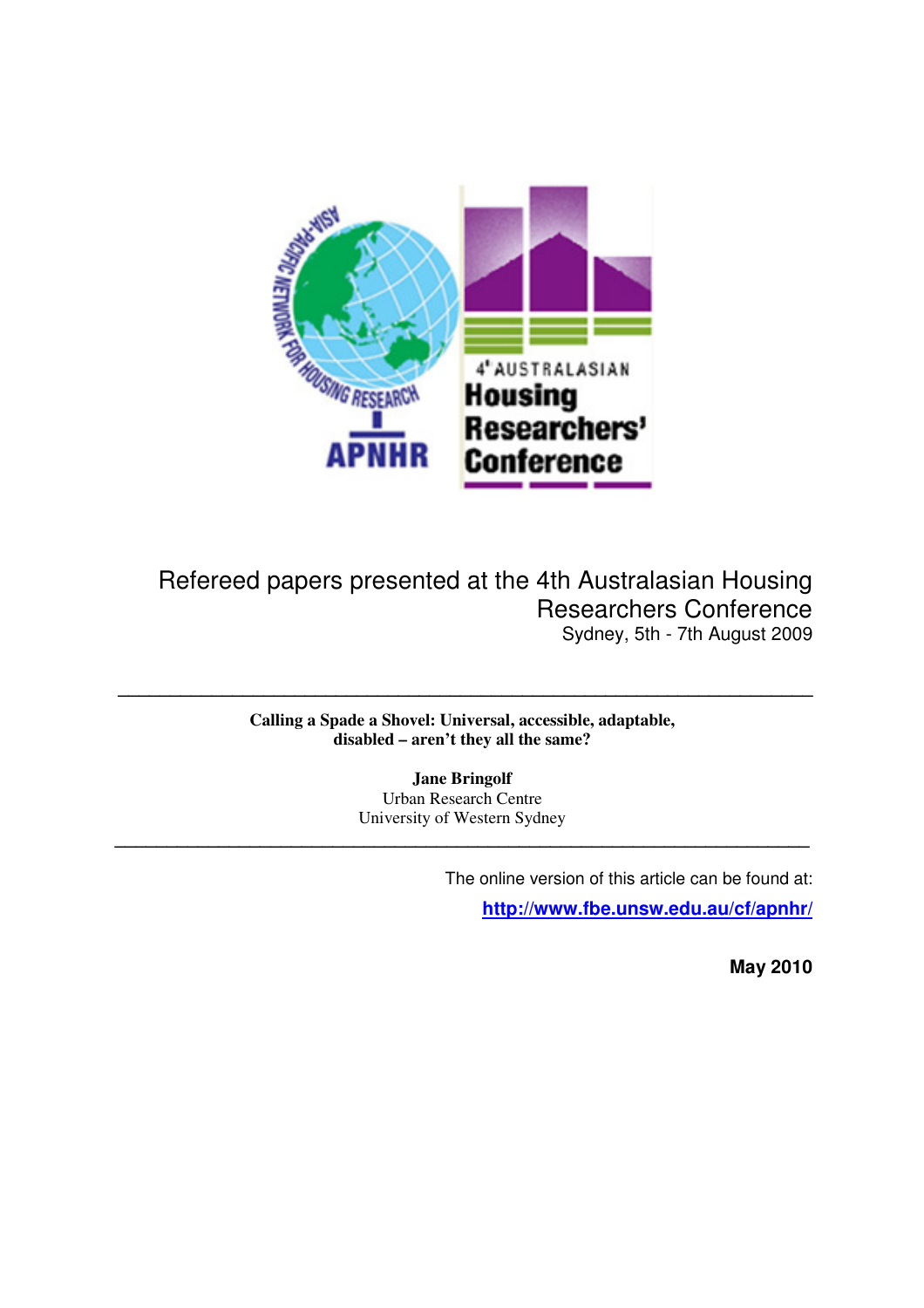```
National Library of Australia Cataloguing-in-Publication entry 
Title: 2009 Housing Researchers Conference [electronic resource] : 
                   refereed conference proceedings / 
                   William Randolph ... [et al.] 
ISBN: 9781740440325 (eBook) 
Subjects: Housing--Research--Pacific Area--Congresses. 
Other Authors/Contributors: 
                   Randolph, W. 
                   University of New South Wales. City Futures Research 
                      Centre. 
                        Dewey Number: 363.5099
```
Published in Randolph, B., Burke, T., Hulse, K. and Milligan, V. (Editors) (2010) Refereed papers presented at the 4th Australasian Housing Researchers Conference, Sydney, 5th - 7th August 2009. Sydney: City Futures Research Centre, University of New South Wales.

The papers published on the as part of the proceedings from the 4th Australasian Housing Researchers Conference have all been subject to a peer reviewing process.

The contents and any opinions expressed represent the views of the authors only. This publication is copyright. Apart from fair dealing for the purpose of private study, research, criticism or review as permitted under the Copyright Act, no part may be reproduced without prior written permission from the primary author.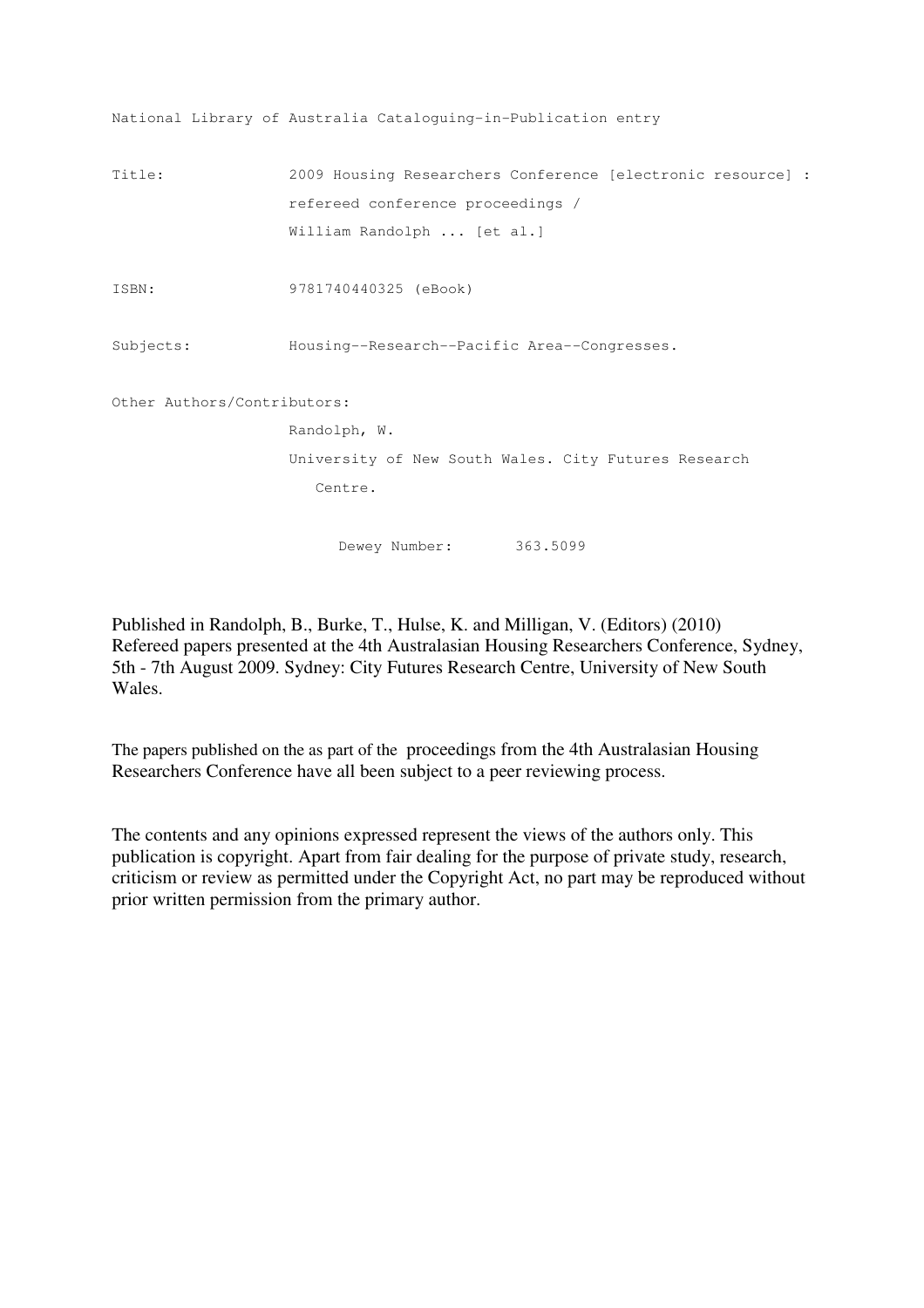# **Calling a Spade a Shovel: Universal, accessible, adaptable, disabled – aren't they all the same?**

### **Jane Bringolf**

Urban Research Centre University of Western Sydney. Email: j.bringolf@uws.edu.au

#### **Abstract**

Promoting the efficacies of universally designed built environments has been one of the ongoing quests of disability and ageing advocacy groups, and more recently, governments. The underpinning principle of universal design is inclusiveness – that is, to design across the population spectrum for people of all ages, abilities and backgrounds. This means ensuring architectural features do not inadvertently become architectural barriers to inclusion in everyday social and economic life. The drive for social and economic inclusion for people with disabilities has recently moved up the political agenda and new policy directions at national and state levels are emerging. Political will is a necessary but insufficient condition to guarantee inclusion if industry does not understand what constitutes inclusiveness in design, and does not understand the differences in terms used in the built environment in relation to inclusion, disability and ageing. Using the NSW Government's recent call for tenders for social housing, and an academic paper as examples, this paper discusses how using various terms such as accessible and adaptable interchangeably might defeat the objective of inclusion, and how the misuse and confusion in terminology hinders not only the uptake of universal design in a practical way, but also stymies academic debate on the topic.

**Keywords:** Universal design, inclusive design, housing, terminology, ageing, disability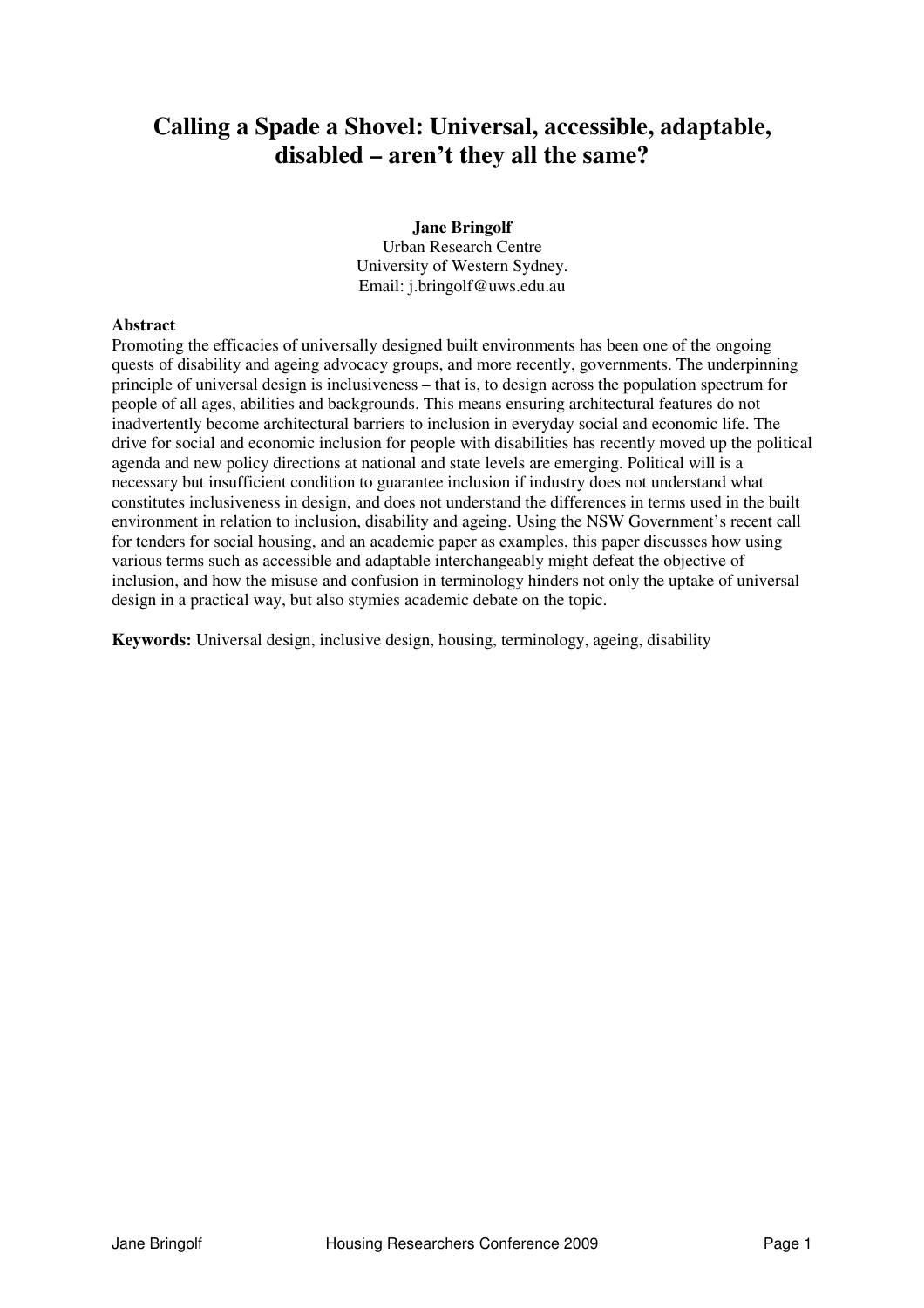## **Introduction**

A rapidly ageing population and the desire of people with disabilities to live in the community have engendered a new lexicon of housing types. Evolving from a different perspective each term is given a particular meaning by various stakeholders resulting in their inconsistent and interchangeable use. The confusion caused by the application of this new lexicon has the potential to minimise the desired effects, as well as increase construction costs particularly when mistakes need rectification. Individual local government regulations also interpret the lexicon variously which has led to inconsistent application within and between local government areas. Consequently, built environment practitioners spend additional time researching each project's individual construction details in an attempt to meet all federal, state and local requirements. In the academic community the situation is little better. There is no agreed set of meanings for each of the terms and researchers have defaulted to compiling their own meanings for their research projects. With no reliable framework, industry is further hindered rather than helped, and academic debate is stymied when there is no agreement on terms. Based on a literature review, terms are discussed in an attempt to clarify the root of the confusion. By understanding how some of the terms emerged, industry and academia are better placed to minimise the confusion and devise appropriate solutions. This paper uses two examples to demonstrate the practical problems and academic issues terminology confusion has created, and offers some options for a way forward.

## **Language and thought**

The way we apply language reflects and shapes our view of the world (Resnick, 1991:8). This phenomenon is demonstrated by the move to encourage gender neutral language so that women are not implicitly or explicitly depicted as being lesser persons than men. People with disabilities, however, have yet to reach the goal of having neutral language applied to them or their situations.

Architectural drawings for public buildings use terms such as 'disabled toilet', 'disabled ramp', and 'disabled parking'. In spite of such toilets, ramps and parking places being fully operational, in this context 'disabled' has become a common usage short form for 'items for people with a disability'. The more grammatically correct form, 'accessible' toilet, ramp, and parking, is not chosen over 'disabled'. Such labelling entrenches community attitudes of separateness, and of 'otherness' and othering because it is focused exclusively on people with disabilities (Goldsmith, 2000). Every time a wheelchair user diverts to use a separate (disabled) ramp entry when the rest of his or her party uses the steps, a silent yet powerful reinforcement of separateness and 'othering' occurs. Choosing to identify the attribute of the user (disabled) and not the product or building feature (accessible) is a very public announcement of a separate group needing separate facilities (Goldsmith, 1997, 2000). Nevertheless, 'access' and 'disability' have, through common usage, become a twin set of associated ideas. While the association of ideas can aid understanding, it can also perpetuate stereotyping. The pairing of access and disability continues to stereotype people with a disability as 'others'. This association has led to further associations so that anything deemed to be useable by a person with a disability has become a 'disabled' product. This association now reaches across all terms for 'other' housing - accessible, adaptable, universal, seniors living – to name a few. Consequently the labelling is unlikely to be changed unless there is a paradigm shift from a separatist approach of 'us and them' to a 'one population' inclusive approach (Bringolf & Schraner, 2009). It is, however, only the lack of acceptance of population diversity that has caused a new lexicon and any need to debate terminology.

### **An overview of terms**

If and when human diversity becomes a natural starting point for architectural design all special terms will vanish, and so they should. In the end, one could say that there are only two types of design: bad design and good design (Wijk, 2001:28.17).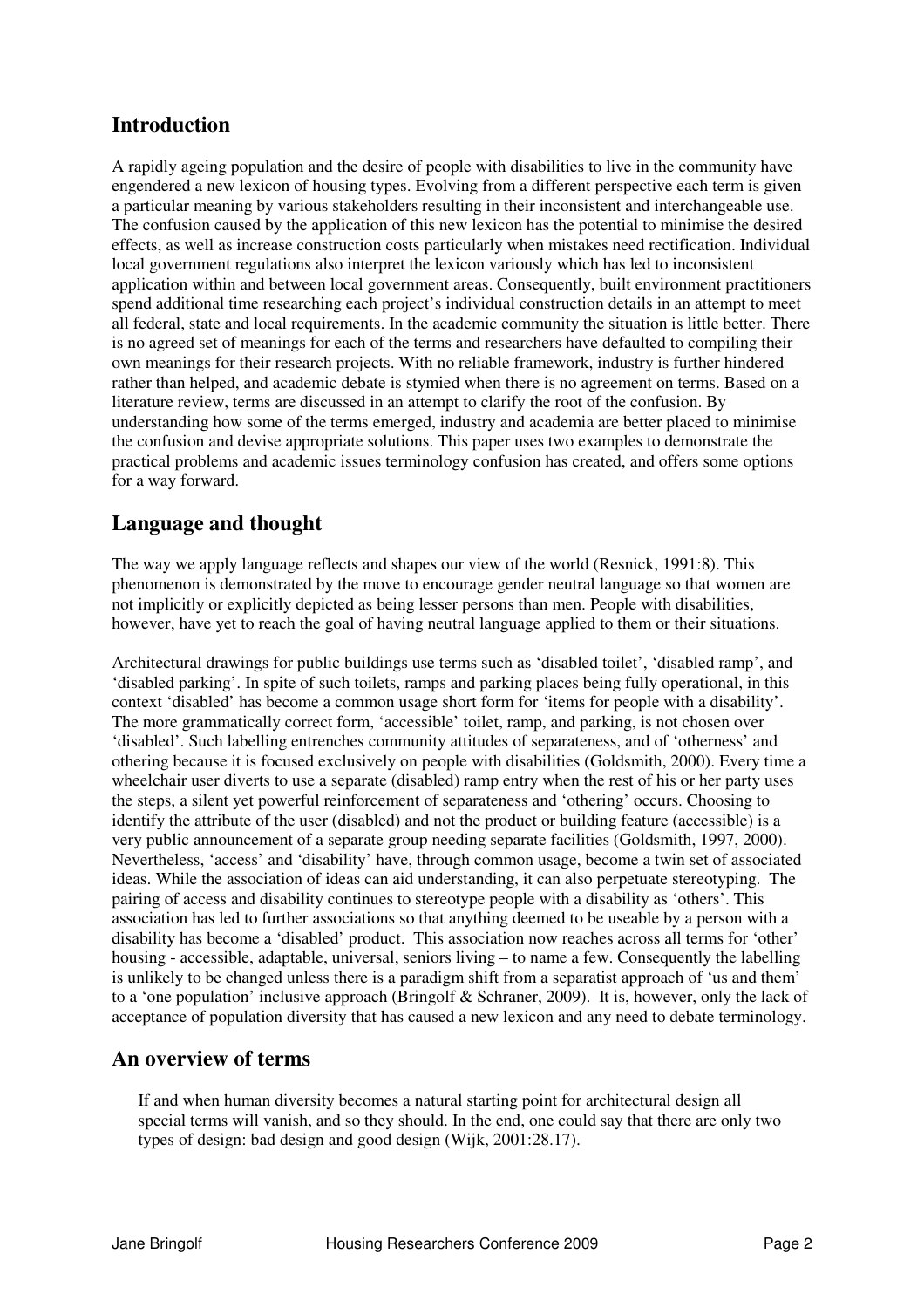Society is yet to accept diversity as a normal part of the human condition and several different terms have evolved to deal with this, some of which have passed into the realms of social incorrectness - 'handicapped' being one example. Terms fall into one of two main categories: those with roots in legislation and disability rights, and those that focus on design outcomes and processes rather than any specific group of people.

### **Accessible**

In relation to the built environment, the term accessible is viewed as "something to do with people who are disabled" (Wijk, 2001:28.4). Disability rights legislation has captured the terms accessible and accessibility and enshrined them in statutory instruments (for example Disability Discrimination Act, 1992). They are now technical terms that refer to disablement, particularly in relation to public buildings and spaces (Ostroff, 2001; Goldsmith, 2000). The association of disability and accessibility in the public environment has also entered the language of private and public housing and 'accessible housing' has emerged. Although accessible products and environments focus exclusively on accommodating functional impairments, they often accommodate many users (Goldsmith 2000), low floor buses being one example.

#### **Visitable**

Originating in the United States, visitability is a home that can be visited by a wheelchair user (Maisel, 2005). It means they can enter the home, utilise the living area, visit the bathroom and perhaps stay overnight. A home designed on visitability guidelines does not necessarily provide for the full needs of a wheelchair user, such that they will be able to live in the home permanently (Maisel, 2005). In England and Wales, Part M of the building regulations aims for similar conditions to the voluntary visitability code in the US (Imrie, 2004). Visitability is a rights-based approach to providing equitable access at a family and neighbourhood level.

### **Adaptable**

The aim of adaptable housing is to design features that facilitate easy and cost effective modification to suit the changing needs of residents over time (Royal Australian Institute of Architects, 2005). As a policy response to a rapidly ageing population and to facilitate ageing at home, adaptable homes are generally targeted towards people aged over 55 years. Consequently, adaptable dwellings are sometimes referred to as 'seniors housing' or 'pensioner housing' adding yet more terms to the mix. Adaptable features generally offer greater amenity for all occupants - families and individuals alike – as well as ease of modification at a later date. Concepts of adaptable housing are therefore included in yet another concept, 'flexible housing' which also acknowledges cultural aspects (Fien et al, 2007) as well as adjusting to the changing needs of occupants over time.

#### **Usable**

In simple terms, usability describes how well the design of the environment enables functioning, performance and well-being from the user's perspective: it is based on a person being able to competently accomplish a task without undue effort or inconvenience (Iwarsson & Stahl 2003:60; Steinfeld & Danford, 2000). Task accomplishment includes all daily living activities, such as pouring water from a jug and making a telephone call, and participating in social and economic activities. Usability is not about rights or design outcomes. Being based on anthropometric principles, usability can however, inform designs and guide design processes (Steinfeld, 1997). While accessible, adaptable and visitable are measured against codes or norms, usability is measured against the person's ability to use a product or environment.

### **Universal design**

Universal design does not focus on any 'type' or group of persons, but considers the population as a whole, designing for the widest number of people possible regardless of age, ability or background. 'Inclusive design' and 'design-for-all' are other terms used in the UK and Europe respectively which mean universal design in intent and purpose. Given the underpinning principles to create products and environments that are inclusive, non-stigmatising, and usable to the greatest extent possible by the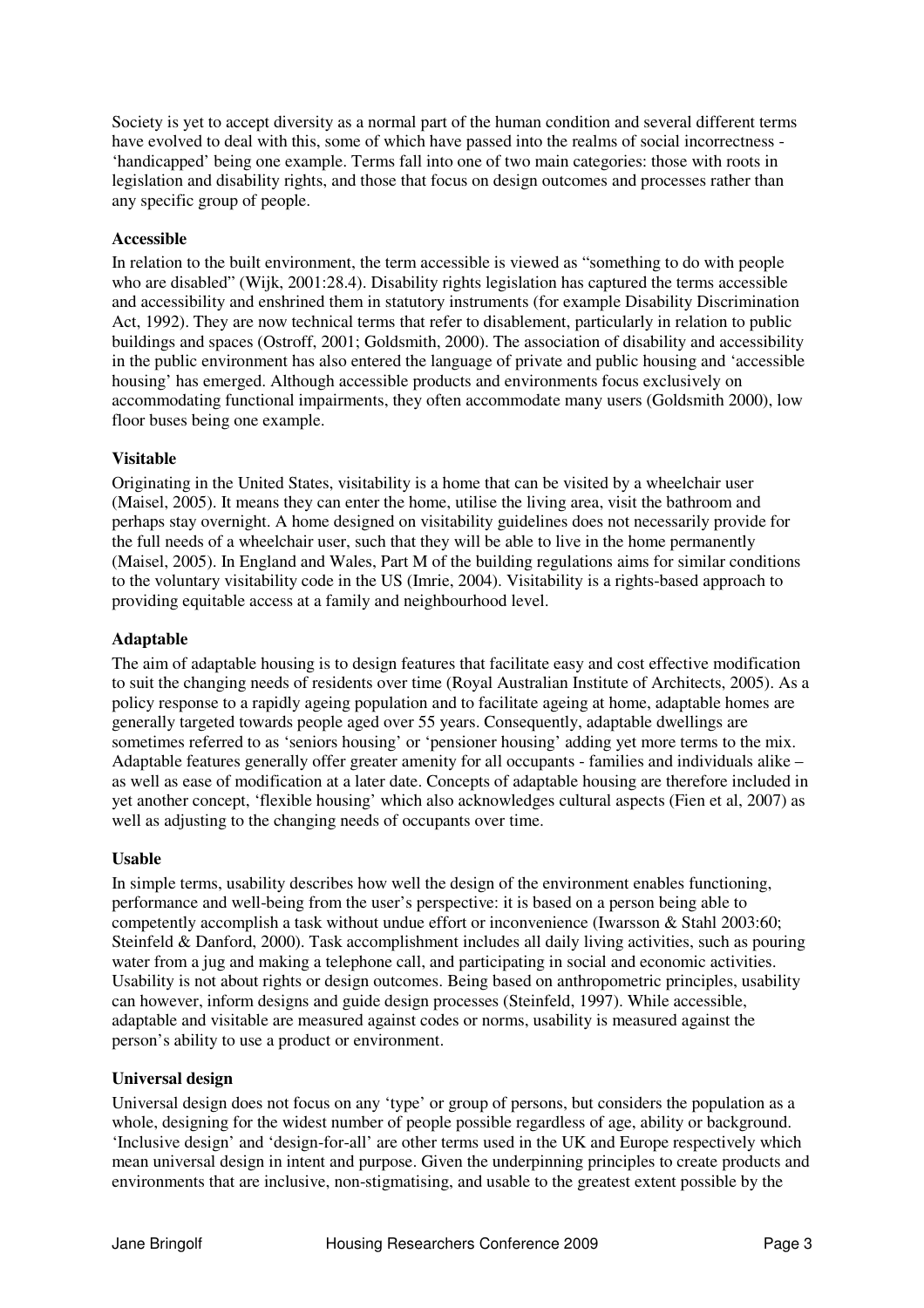greatest number of people, it logically includes features that are accessible, adaptable, and visitable. As a design philosophy based on inclusiveness rather than a design type or typology, universal design allows scope for aesthetics and creative flair, and for "mediating extremes without destroying differences in places, experiences and things" (Bill Stumpf & Don Chadwick cited in Bringolf 2005:3). Universal design aims to include people with disabilities, but unlike accessibility it is not *exclusively* for people with disabilities. Nevertheless, business surveys carried out in the UK found a misconception that universal design was a "code-word for designing for the elderly and disabled only" (Keates, et al; 2000:3).

### **Disability and disabled**

Goggin and Newell succinctly define disability as: "Impairment is the bodily dimension, whereas disability is what society makes of someone's impairment" (2005:28). The World Health Organisation (WHO) defines disability as an "umbrella term for impairments, activity limitations and participation restrictions" (2002:2). Implicit in the WHO's definition is that activity limitations and participation restrictions are due to environmental and contextual factors that exacerbate bodily impairments (WHO, 2001). There is general agreement that the social context and the built environment can be enabling or disabling, and that disability is not solely a personal attribute (see for example, Goldsmith, 1997, Imrie and Hall, 2001, Steinfeld and Danford, 1999, Shakespeare, 2008). As discussed earlier, however, the 'disabled' label is now a common usage short form for anything that has a design focus on impairment signifying that 'disabled people need disabled things'. People with a disability do not need a toilet with a disability, they need an accessible toilet.

### **A universal mix-up**

The word 'universal' is applied to various things: metaphysics, philosophy, mathematics, linguistics and cosmology, among others. The rule of word association (Davis, 2003) means that without any other reference point, one or other of the established usages of universal are likely to be employed. Therefore the understanding of universal design is left open to many interpretations based on the reference point of the interpreter. In establishing what we mean by a word, it is sometimes helpful to describe what it is not in order to provide a contrast for comparison (Hartnack, 2005:156),. However it can further entrench existing stereotypes and prevailing community attitudes – in this case the division between designs for 'us' (non-disabled) and designs for 'them' (people with a disability).

Although the philosophy of universal design is inclusiveness, the concept cannot be explained without identifying who is currently excluded. Consequently the term 'universal design', together with terms such as 'accessible', 'adaptable' and 'inclusive', has become a euphemism for 'designs for disability' (Bringolf & Schraner, 2009). In spite of its intentions, in the eyes of the community, universal design operates from a standpoint of difference, namely disability and ageing, rather than inclusion, which is why Margaret Wylde (2008) argues that universal design is a brand that is difficult to sell even to older people who would be the largest group of immediate beneficiaries.

The classic definition of universal design is a statement of philosophy rather than a call to action or a method of implementation:

Universal design is the design of products and environments to be useable by all people, to the greatest extent possible, without the need for adaptation or specialized design (Center for Universal Design, 1997).

As such, it is a call for a paradigm shift in design thinking where the end users' comfort and convenience are considered paramount. Universal design is not a product or set of specialised designs: it is a design process – designing universally – for the whole population. The application of universal design across all design endeavours is therefore left largely in the hands of designers, who are under pressure to provide design solutions for their clients as well as comply with a plethora of regulations. If new concepts such as universal design are not presented in a usable format (Bringolf, 2008), they are unlikely to be integrated into design practice as a general schematic (Afacan and Erburg,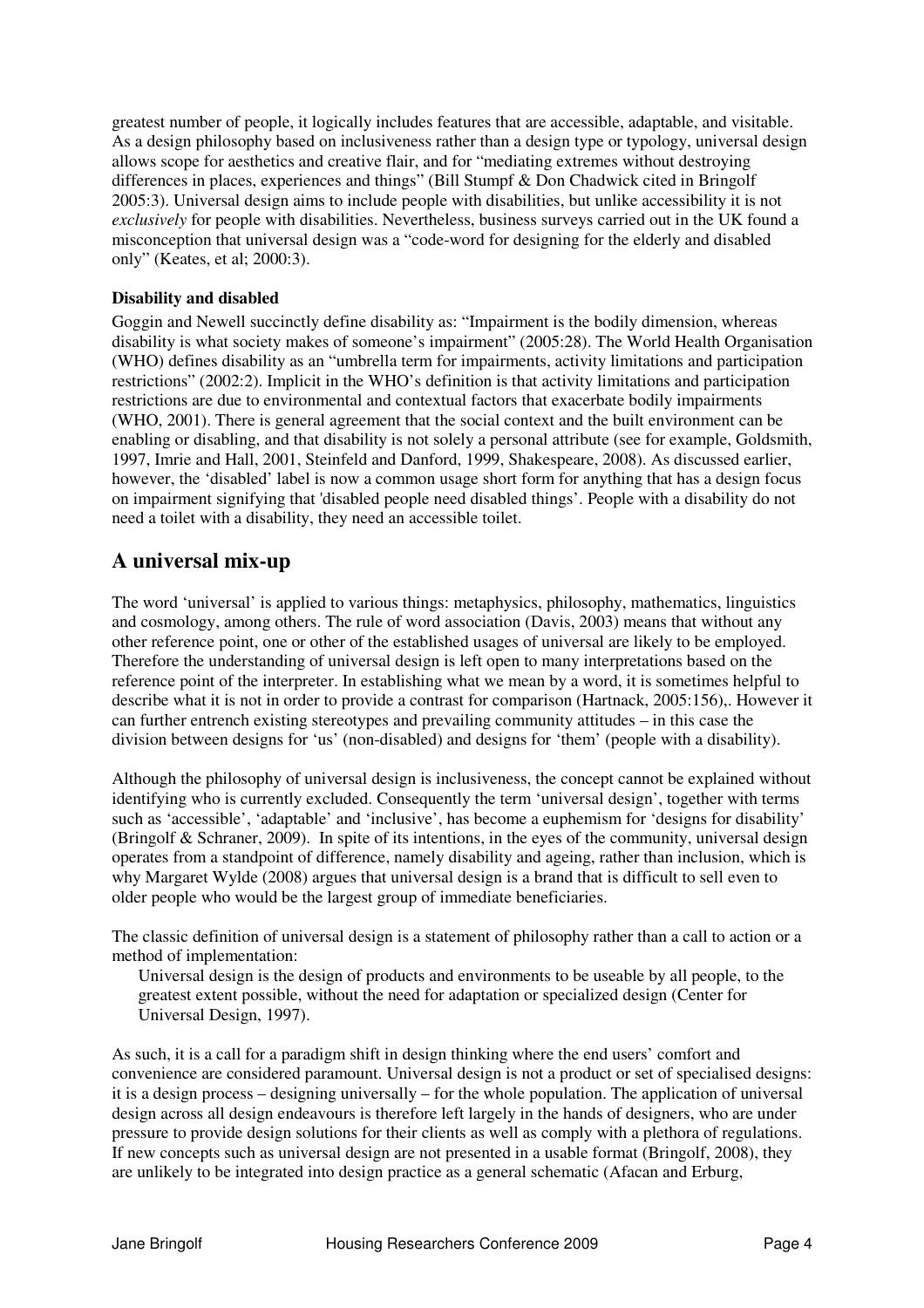2008).Critics claim the seven classic principles of universal design (Center for Universal Design, 1997)fail to provide sufficient information. Consequently Steinfeld and Danford (2006) reviewed them in a manner that ties them to the International Classification of Functioning, Disability and Health (ICF) (World Health Organisation, 2001, 2002). The ICF is one possible route for academic consistency and will be returned to later, but first, the practical consequences of terminology confusion are highlighted using two examples, one from industry and one from academia.

## **Two examples of terminology confusion**

### **Example 1: A state housing instrumentality**

Using the logic of Wijk (2001) and Goldsmith (2000) the process of 'othering' people with a disability and older people has led to the various terms and types, which in turn, has caused confusion. This was made apparent in the 2009 call for tenders for social housing, which was part of Housing NSW Stimulus Package stemming from the Commonwealth Government's Nation Building and Jobs Plan. Consequently Housing NSW was compelled to work within very short timeframes.

The tender document describes six types of housing in its list of Definitions and Abbreviations in the Statement of Requirements: "adaptable housing, disabled (fully accessible), general housing, pensioner housing, universal design principles, and visitable" (Housing NSW, 2009:1). Table I shows the housing types as they appear in the document's Statements of Requirements: terms and explanations. This document introduces the prospective tenderer to the basic requirements.

| Term                     | Explanation                                                                                    |
|--------------------------|------------------------------------------------------------------------------------------------|
| <b>Adaptable Housing</b> | A housing unit meeting performance requirements of AS 4299, with                               |
|                          | circulation and floor space to AS1428.1, including floor area allowances for                   |
|                          | accessible bathroom and kitchen, however fitted out with standard fixtures                     |
|                          | and fittings                                                                                   |
| Disabled (Fully          | A Housing unit complying with floor space requirements of AS 1428.1 and                        |
| Accessible)              | designed and fitted out for people with disability to meet user specific                       |
|                          | requirements.                                                                                  |
| General Housing          | All housing other than SEPP – Housing for seniors or people with a                             |
|                          | disability.                                                                                    |
| Pensioner Housing        | SEPP – Housing for seniors or people with a disability                                         |
| Universal Design         | Design in accordance with the Landcom 'Universal Housing Design                                |
| Principles               | Guidelines' document dated May 2008.                                                           |
| Visitable                | A Housing unit (as per AS4299) that has at least one wheelchair accessible                     |
|                          | path of travel to the living area and to toilet that is either accessible or                   |
|                          | visitable.                                                                                     |
|                          | Corner Housing MCW, Damast for Tander, Lead and write with development, DECACC, Clotherization |

Source: Housing NSW, Request for Tender, land and multi-unit development, RES466, Statement of Requirements, March 2009a (page 1).

Apart from the ambiguous explanations, it should be noted that Australian Standard AS1428.1 (*Design for access and mobility*) is a standard for public buildings and facilities. It has detailed instructions regarding the fit out of public toilets and bathrooms, leading to the aesthetically unpleasant and institutional ambience. The adaptable housing standard, AS4299, unlike AS1428 is not called up by the Building Code of Australia and therefore has the status of a guide. Nevertheless local regulators sometimes include the standard in their development control plans. Contained within the tender document are several proforma schedules that tenderers complete when submitting their proposal. Schedule 3 invites the tenderer to summarise the number and type of units they propose to build and introduces more terminology. 'Seniors Living' appears to replace 'Pensioner Housing', universal housing has disappeared from the options, and 'disabled' units are to comply with a standard for public access (AS1428.1), not the needs of individual users. Table II shows the list of housing types as shown in the Returnable Schedule 3.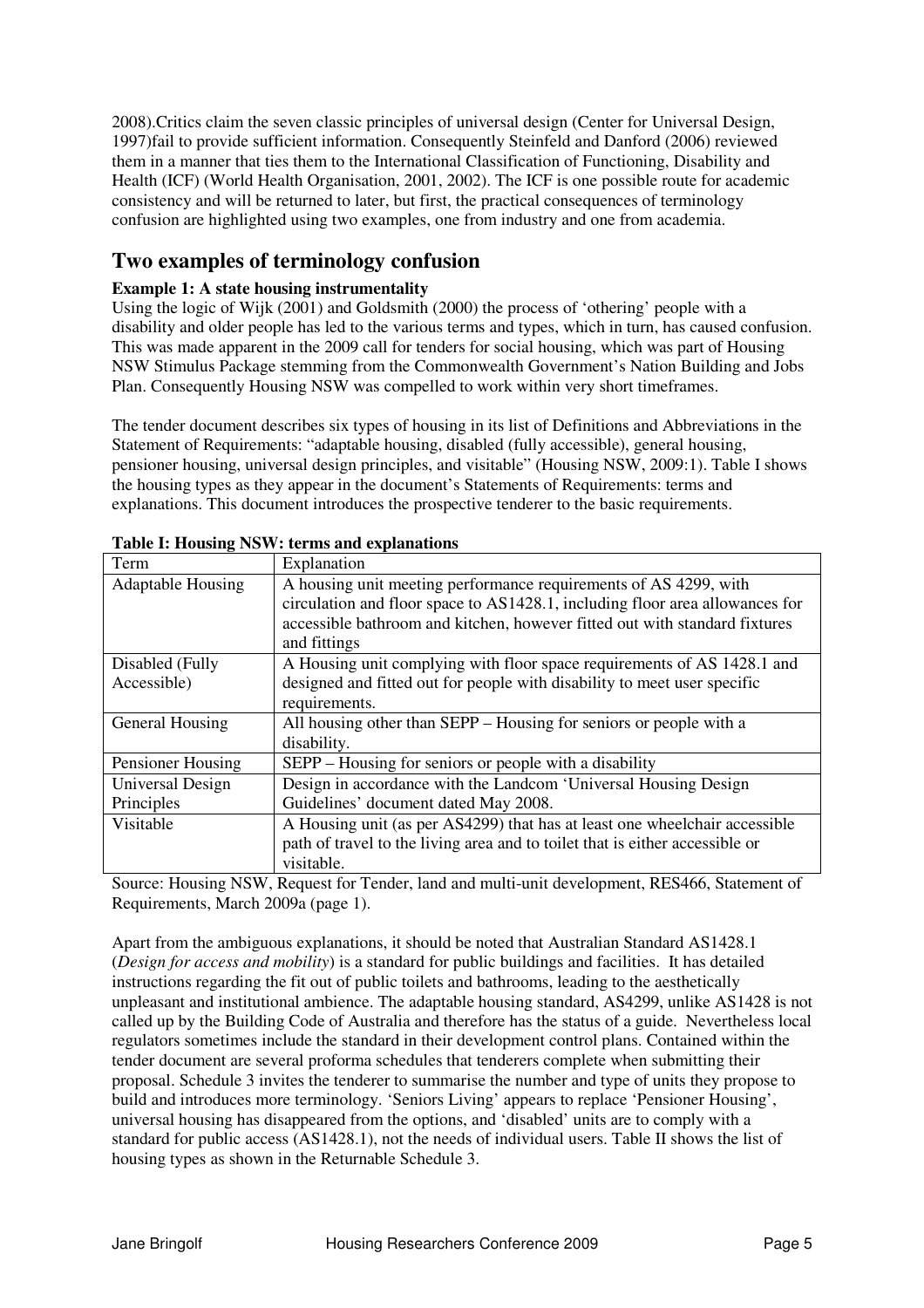### **Table II: Housing NSW: Returnable Schedule 3 – Summary of Project**

| Table II. Housing To $\alpha$ . Keturnable schedule $\beta$ – summary or Froject |                 |
|----------------------------------------------------------------------------------|-----------------|
| Type of Unit                                                                     | Number of Units |
|                                                                                  |                 |
|                                                                                  |                 |
|                                                                                  |                 |
|                                                                                  |                 |
|                                                                                  |                 |
|                                                                                  |                 |

Source: Housing NSW, Request for Tender, land and multi-unit development, RES466, Returnable Schedules, March 2009b (page 5).

The twelve page Returnable Schedule 8 – Project Supplement, provides prescriptive detail of the design and construction elements required to meet each of the housing types listed in Schedule 3. This is where it becomes increasingly complex with application of further terms. Table III draws together the terms used in the three sections of the tender: the Statement of Requirements, Returnable Schedule 3 and Returnable Schedule 8, demonstrating the inconsistent and interchangeable use of terms. The punctuation and italics are replicated as shown in the tender document, but some extra bullet points were added here for reader clarity.

| document |  |
|----------|--|
|          |  |

| <b>Statement of</b>      | <b>Returnable</b>             | Returnable                                     |
|--------------------------|-------------------------------|------------------------------------------------|
| <b>Requirements</b>      | <b>Schedule 3</b>             | <b>Schedule 8</b>                              |
| <b>Adaptable Housing</b> | Adaptable Units (compliant    | Adaptable dwellings<br>$\bullet$               |
|                          | to AS 2499)                   | All dwellings designated as                    |
|                          |                               | "adaptable"                                    |
| Disabled (Fully          | Disabled Units (compliant to  | Disabled dwellings<br>$\bullet$                |
| Accessible)              | AS 1428.1)                    | Disabled Dwellings<br>$\bullet$                |
|                          |                               | Disabled dwelling/units<br>$\bullet$           |
|                          |                               | "disabled dwellings" (i.e. for                 |
|                          |                               | people with disabilities)                      |
|                          |                               | Dwellings for the disabled<br>$\bullet$        |
|                          |                               | Dwellings for disabled                         |
|                          |                               | Modified Dwellings for the<br>$\bullet$        |
|                          |                               | disabled                                       |
| General Housing          | General Living                | General housing<br>$\bullet$                   |
|                          |                               | General housing                                |
| Pensioner Housing        | Seniors Living                | Seniors' Living SEPP<br>$\bullet$              |
|                          |                               | Seniors Living SEPP – Housing for<br>$\bullet$ |
|                          |                               | Older People and People with                   |
|                          |                               | Disability                                     |
|                          |                               | Seniors Living SEPP or Disabled<br>٠           |
|                          |                               | Seniors Living SEPP dwellings<br>$\bullet$     |
|                          |                               | designated as "disabled"                       |
|                          |                               | Seniors Living SEPP that are not               |
|                          |                               | "disabled"                                     |
|                          |                               | Aged and disabled dwellings                    |
| <b>Universal Design</b>  |                               |                                                |
| Principles               |                               |                                                |
| Visitable                | Visitable Units (compliant to | Seniors Living SEPP visitable<br>$\bullet$     |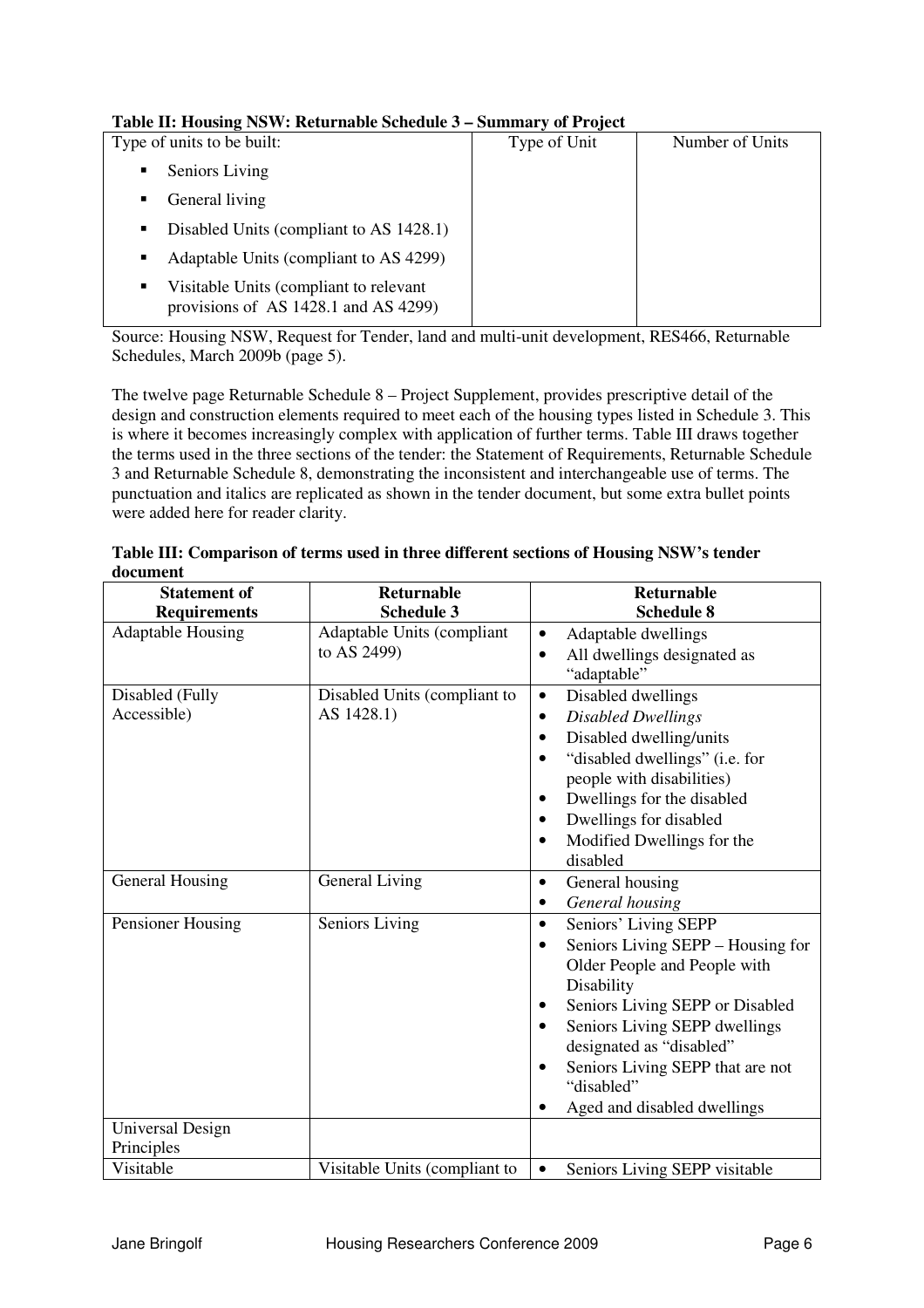| relevant provisions of AS | dwellings |
|---------------------------|-----------|
| and AS $4299$ )<br>1428.1 |           |

Source: author

The inconsistent application of terms is not just an issue for Housing NSW (see for example, *Seniors Living Policy,* 2004*; A guide for councils,* 2004; and *State Environmental Planning Policy,* 2005), and it is clear from the three tables that there is a need to simplify housing types. The inefficiencies are self evident. It is little wonder that the built environment industry considers anything to do with ageing and disability to be problematic (Imrie, 2003). Also notable in Table III is the absence of any reference to universal design principles in the schedules, yet this has the potential to solve the complexity of the myriad of housing types.

#### **Example 2: A housing research project**

An ageing population is the focus of the AHURI Positioning Paper, *Dwelling and land use by older home owners* (Quinn, Judd, Olsberg & Demirbilek, 2009). This research project has six aims and number 5 is to: "Establish the costs and benefits of adaptable and universal housing design and propose an economic model to assess the consequences for older Australians if these are not adopted now" (Quinn et al, 2009:1). The research team add to adaptable and universal three others accessible, flexible and visitable approaches (2009:x). Whilst the authors' definitions are more complex than necessary, focusing on when and where the terms should be expressed as proper nouns or common nouns. For example, "Universal Design, Universal Housing Design – with a capital 'U'" refers the reader to the classic definition formulated by the Center for Universal Design (1997). The definition of Visitable, "...- with a capital 'V'" explains briefly the three key features and then includes other design features synonymous with the adaptable housing standard. This is where it becomes more confusing as adaptable is imbued with two meanings where: "...- with a lower case 'a'" adaptable is described as being able to make changes to the home, but "...[t]o avoid confusion, this design approach is referred to as 'flexible design' for this project". 'Adaptable' as a proper noun, according to the authors, refers to the adaptable housing standard (Standards Australia). On page 6 the authors visit the terms again explaining that universal design considers the widest range of ages and abilities, that adaptable design is generally aimed at the older population, and that visitable design is focused on features for wheelchair access. Flexible design is defined as being able to change the size of rooms to suit changing household requirements and interests (referred to earlier as adaptable housing with a lower case 'a'). The authors, in summing up, mention the "confusion and disagreement" within government, the industry and advocacy sectors about the design paradigms (and terminology) for supporting ageing in place" (Quinn et al, 2009:135).

As there is no agreement on terms, providing definitions is understandable and desirable, but avoiding terms, preferring to rely on descriptions instead, does little to solve the issue. The authors' survey questionnaire was distributed across Australia via the National Seniors magazine, *50 Something*  (Judd et al, 2009). Definitions were provided to survey participants without using 'universal', 'adaptable', or 'visitable'. For the purposes of the survey, the terms were interpreted in a way that relates to the participant's current situation. Hence, question 16 asks the level of importance of: A) having a home that meets their needs without modifications being required or could be modified easily; B) moving to a home that is specially designed for older people; and C) being able to visit the homes of family and friends. The initial analysis of this section of the survey presented at an AHURI seminar interpreted question 16 as "Attitudes to housing design approaches" where: A) is Universal; B) is Adaptable; and C) is Visitable (Judd et al, 2009: slide 30). Surely a home that will not need modification or can be modified easily fits the definitions of Adaptable (and adaptable) and to some degree Visitable, as well as Universal? Whilst the issue of terminology confusion is perhaps appropriately dealt with by avoiding labels in this instance, the phrasing in the questions supposes hypothetical reasoning with scant and ambiguous information. The intent is commendable, but any kind of modelling requires clarity of terminology, especially for comparisons between studies.

Establishing the terms and their definitions may provide a basis for cost benefit analyses within a single study, but without agreed terminology it is not possible to make comparisons between studies.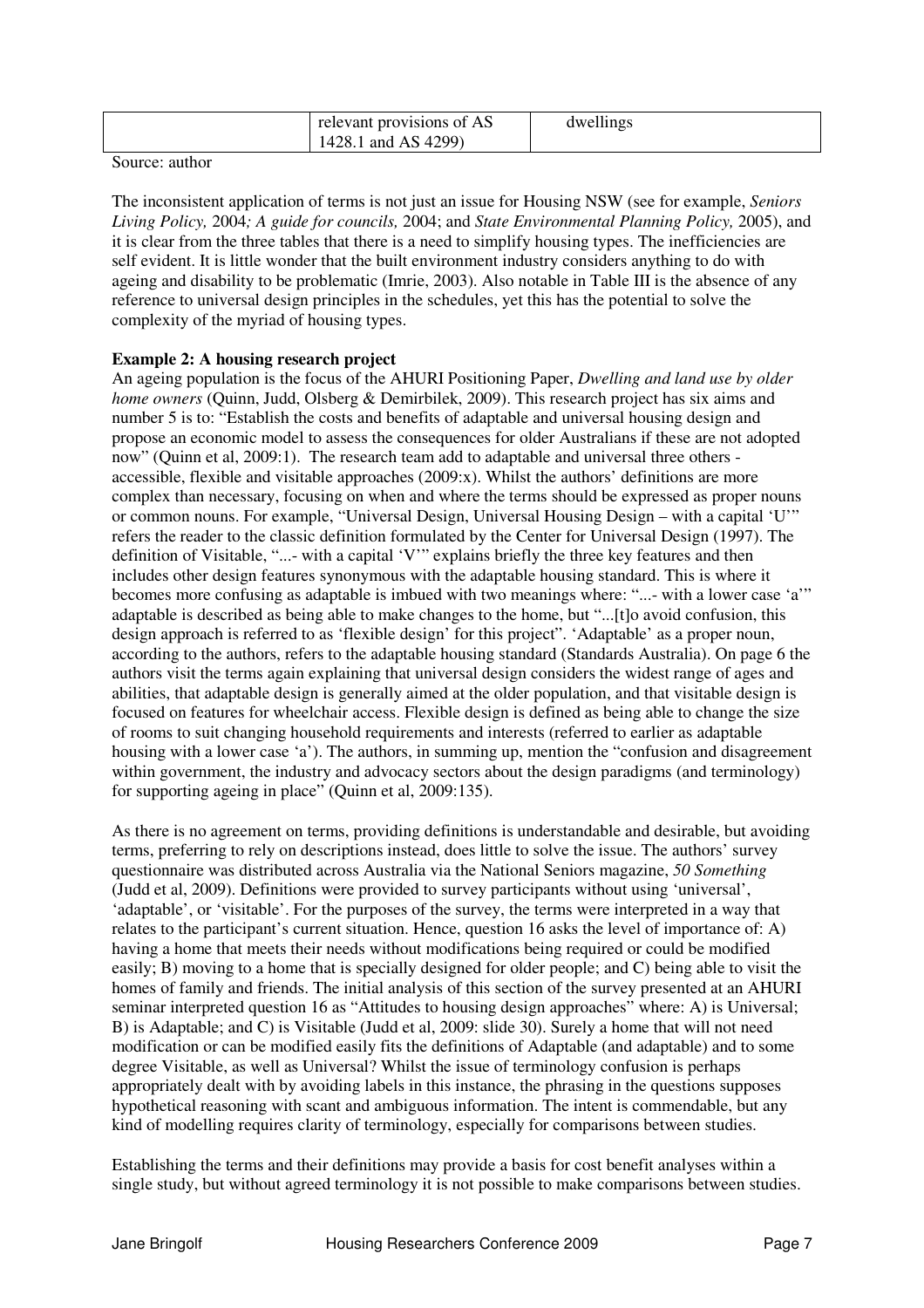The capacity to develop more influential arguments is therefore reduced. Whilst there is merit in seeking the housing desires of older homeowners, research that focuses solely on the housing needs of older people, without reference to the whole population of which they are part, the research has the potential to perpetuate the phenomenon of othering, in this case the 'special' needs of older people.

## **The Problems**

According to the Australian Bureau of Statistics, in 2003 one in five people, or almost four million Australians, reported having a limitation or impairment that restricted carrying out an everyday activity. Just over half the people aged 60 years or more and nine out of ten 90 year olds reported living with a disability. Alarmingly, of those who provide informal or family care to people with a disability or an older person, 40% reported having a disability themselves (Australian Bureau of Statistics, 2003). Given the prevalence of disability, it is difficult to see how such a large group could be ignored in product and building design.

Disability, permanent or temporary, can occur at any time in life (Bickenbach et al, 1999:1183) and a home that is already set up to accommodate a range of needs not only avoids the cost of extensive modifications (Bickenbach et al, 2003:294), it allows an individual (and their family) to remain in familiar surroundings at a time when stability is of utmost importance. The time to embark on organising major modifications is not during a health crisis. Wheelchair users' abilities vary greatly and not all features of a public toilet/bathroom are needed in all homes designated as 'disabled' in social housing. Rather, the fit-out should suit the current occupant to allow for maximum independence and convenience (Landcom, 2008).

Creating more housing types to suit categories of persons not only compromises occupant functionality, it also perpetuates stereotyping (Goldsmith, 1997; 2000). The very notion of 'disabled units' implies that all people with disabilities live alone and the needs of other family members are irrelevant. The assumption that all wheelchair users live alone has caused a preponderance of onebedroom dwellings as 'wheelchair homes' and consequently only those who want to live alone will take up such places (Stewart, 2004:152). Consequently, the live-alone stereotype is reinforced because those who need a family home will not be found in such dwellings.

Without a shared understanding and consistent application of terms, theory-building and practical application is hindered. Iwarsson and Stahl  $(2003)$  point out that there is a tendency to assume various actors within and between disciplines apply teh same meanings to words when this may not be the case. Nevertheless, they use them to frame policy documents and official reports. The ICF emphasises that the first step in theory development is the definition of concepts (WHO, 2001). Practice is influenced by unchallenged assumptions "while norms and codes of practice take precedence and guide decision making and action" (Iwarsson and Stahl; 2003:58). Steinfeld and Danford (1999) make the additional point that without well-developed theory community norms and industry codes of practice not only guide research, but also the approach to and biases within research. A standpoint of a 'normal' population brings about different results to a standpoint of 'one whole' population (Bringolf and Schraner, 2009).

## **Solutions**

There are only two kinds of people in the world: those with a disability and those yet to have a disability (Judy Heumann, Advisor, Disability and Development , The World Bank, cited in Bringolf, 2005).

If industry and academia share the same lack of acceptance that impairment is an intrinsic part of being human, technical responses will only be partial because they leave intact "the social and attitudinal relations that influence the form and content of design" (Imrie 2004:282). Where accessibility is tacked-on to inaccessible buildings it draws attention to a person's impairment and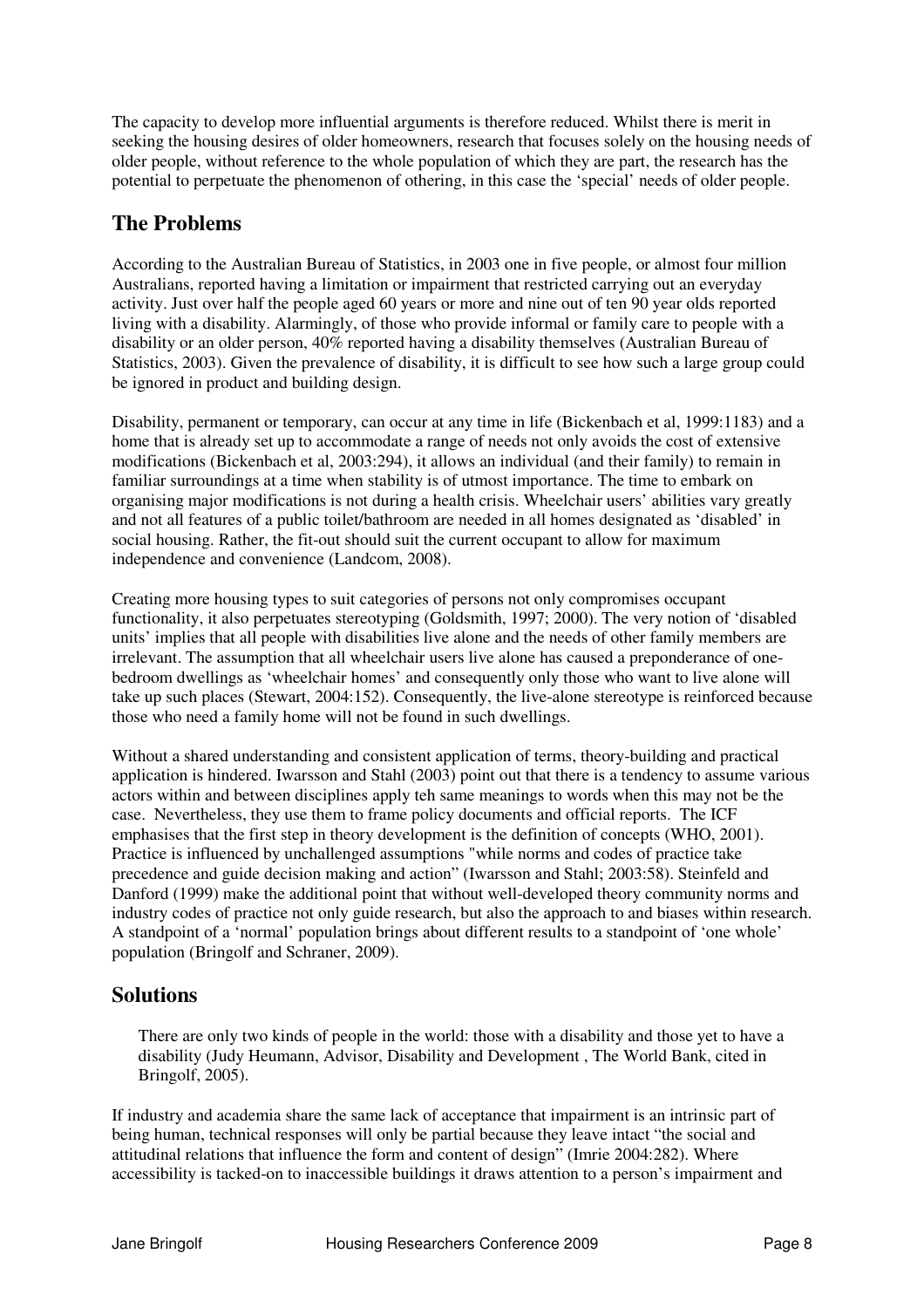further stigmatises them. Accessibility acknowledges disability rights, but does not address social inclusion. Universal design has the potential to address inclusion, but as argued here, has been subverted from its paradigm of inclusiveness to fit the prevailing paradigm of exclusion and otherness. This means social and political programs need to be developed alongside technical solutions to bring about attitudinal change so that the concept of universal (inclusive) design can be further developed (Imrie, 2004:282).

#### **Solutions for industry**

Universally designed homes minimise the need for occupants to move house when situations change, and they obviate the need to quarantine 'special' housing. Terminology for housing types can be limited to descriptions of the dwelling - detached, terraced, one bedroom, two storey, and not the potential occupants - disabled, senior, family. In terms of seeking solutions, Landcom, the New South Wales state government land development corporation, has been proactive.

The Landcom *Universal Housing Design Guidelines* provide both the underpinning principles of designing universally, and practical examples of how easily they can be incorporated into new dwellings (Landcom, 2008). The Guidelines also address industry resistance to change, which is largely based on an assumption that universal design will cost more (Imrie & Hall, 2001). Landcom carried out extensive analyses of codes and regulations, and conducted several industry consultations that identified twelve key structural and spatial elements critical to ensure future flexibility and adaptability of the home (2008:7) as shown in Table IV. Landcom also established that the arguments about additional cost were unfounded. Consequently, if designers change their paradigm, universally designed homes can be easily achieved. Furthermore, this makes it possible for universal design to be the foundation of design.

| Table IV: Landcom's Ney Universal Housing Features |
|----------------------------------------------------|
| Direct and level access to the home                |
| Space for car parking                              |
| Wide front door                                    |
| Wide internal doors                                |
| Wide corridors                                     |
| Main facilities on the ground or entry level       |
| Circulation space in the living room               |
| Space in the bedroom                               |
| Bathroom designed for easy and independent access  |
| Enough space in the kitchen                        |
| Enough space in the laundry                        |
| Low window sills                                   |

### **Table IV: Landcom's Key Universal Housing Features**

Source: Landcom Universal Housing Design Guidelines (2008)

The Landcom analysis shows that utilising principles of universal design precludes the need for the myriad of housing types for the many and varied needs of occupants. Whilst such homes may not meet all the needs of particular individuals all of the time, they provide the structural framework such that modifications to fixtures and fittings are easily and cost effectively implemented to suit individual requirements as and when the need arises. The answer could be as simple as making Landcom's twelve features the new design standard – as standard as having doors and windows which are already universal features of every home. Where it is not possible to include all features, some are still advantageous - it is not an 'either/or' exercise. The need for special housing would no longer be necessary (or at least minimised) and neither, therefore, would an analysis of cost differences. More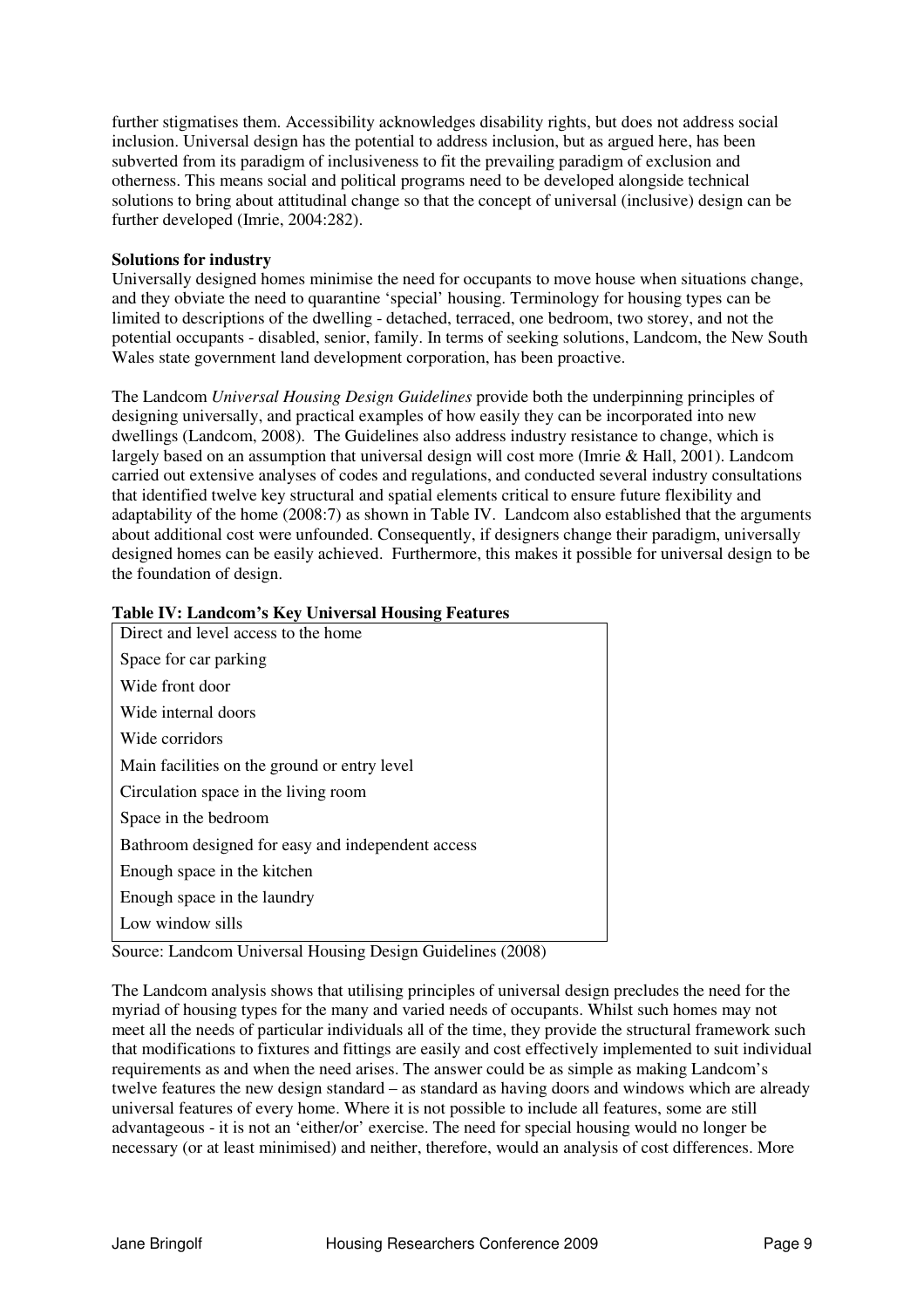importantly research into greater amenity and usability for everyone would become the focus (see Steinfeld, 1997: Steinfeld & Danford, 1999).

#### **Solutions for academia**

Universal design enjoys neither consistent application nor shared understanding in Australia. The ICF classification system (WHO, 2001) and the work of Steinfeld and Danford (2006) might offer a framework for discussing terminology. The ICF also provides a stronger platform from which universal design can be more fruitfully examined. Agreement is required on a) whether so many different types of housing are needed, especially when one might be sufficient, and b) if more than one is needed, what they should be. Even if industry cannot agree on terms, it behoves the academic community to provide leadership on this issue. The starting point might be something as simple as a workshop to start the agreement process. In the longer term, perhaps it is time for Australia to have its own 'centre for inclusive design' as a national reference point for information, education, research and policy development on the topic rather than referring to international centres (for example USA, Ireland, UK, India, Norway).

### **Summary**

Whilst designing universally can be achieved with a little extra thought and virtually no extra cost, the association with disability has compromised its implementation (Bringolf, 2008). The two examples demonstrate how academics, industry personnel, policy and technical advisors are vulnerable to the prevailing societal norms, utilising the same underpinning assumptions when framing their research, policy and technical documents. The notion of including 'the others' into designs still fails to shake off old concepts of 'specialised designs' where 'disabled' bits are tacked-on around the edges. This may be due to the lack of explanatory power of universal design as well as societal attitudes.

With greater clarity of terms academics have a platform from which to make research and debate more meaningful, practitioners have a stable reference point for consistent application, and policymakers have established principles from which to frame documents. Bringing about real change, however, also requires a paradigm shift from a standpoint of otherness to a standpoint of inclusiveness. The shift to designing inclusively is therefore more than an education issue – it requires a shift in societal attitudes.

The answer to the question posed in the title of this paper is that universal, accessible, adaptable, and disabled are not basically the same just because they have evolved with people with a disability and/or older people in mind. Now is the time for stakeholders to sit down together to review the situation and thrash out the issues so that energies can be applied more fruitfully to supplying socially sustainable housing for all.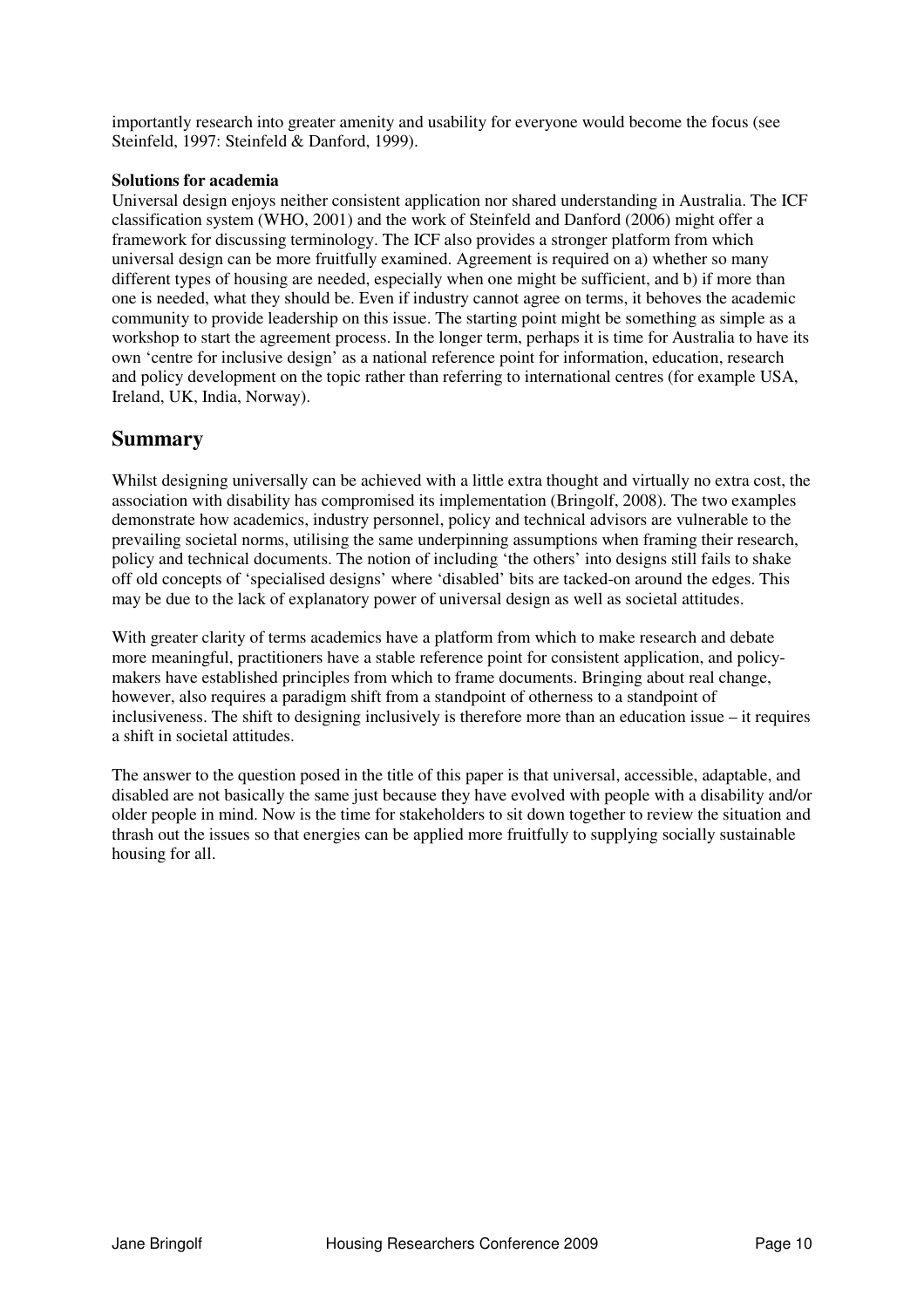### **References**

Afacan, Y., Erbug, C. (2008), "An Interdisciplinary Heuristic Evaluation Method for Universal Building Design." *Applied Ergonomics:* 1-14.

Australian Bureau of Statistics (2003), "Disability, Ageing and Carers: Summary of Findings"

- Bickenbach, J.E., Chatterji, S., Badley, E.M., Ustun, T.B. (1999), "Models of Disablement, Universalism and the International Classification of Impairments, Disabilities and Handicaps." *Social Science and Medicine* 48: 1173-87.
- Bringolf, J. (2005), "Practicalities of a Passion for Universality." In *Passion, Power and Practice: 2nd National ACROD Ageing & Disability Conference*. Hobart, Tasmania, 2005. http://www.nds.org.au/conferences/a&d2005/concurrent/Bringolf-PassionForUniversality.doc. Accessed 17 June 2009.
- Bringolf, J. (2008) "Universal Design: Is It Accessible?" *Multi: The Journal of Diversity & Plurality in Design* 1, no. 2 (2008): 45-52.
- Bringolf, J., Schraner, I. "Turning Back Time for Inclusion Today as Well as Tomorrow." (2009), In *Inclusion between Past and Future: AT from Adapted Equipment to Inclusive Environments*, edited by P.L. Emiliani, Salminen, A-L., Burzagli, L., Gabbanini.F. Amsterdam, NL: IOS Press
- Center for Universal Design. (1997), "The Principles of Universal Design." North Carolina State University, Raleigh: Center for Universal Design.
- Center for Universal Design. (2008), "About the Center: Ronald L. Mace." http://www.design.ncsu.edu/cud/about\_us/usronmace.htm. Accessed 19 November 2008
- Davis, W.A. (2003). "Meaning, Expression and Thought." Cambridge University Press.
- Fien, J., Charlesworth, E., Lee, G., Morris, D., Baker., Grice, T. (2007), "Flexible guidelines for the design of remote Indigenous community housing." Australian Housing and Urban Research Institute.
- Goggin, G. & Newell, C. (2005), *Disability in Australia: Exposing a Social Apartheid*. Sydney: UNSW Press.
- Goldsmith, S. (1997), *Designing for the Disabled: The New Paradigm*. Oxford: Architectural Press.
- Goldsmith, s. (2000), *Universal Design: A Manual of Practical Guidance for Architects*. Oxford: Architectural Press.
- Hartnack, J. (2005). "Ontology and Language." In Language, Meaning, Interpretation, ed. Guttorm Floistad: Springer, NL.
- Housing NSW (2009a), "Request for Tender: Land and Multi-Unit Development, RES466, Statement of Requirements." March 2009.
- Housing NSW (2009b), "Request for Tender: Land and Multi-Unit Development, RES466, Returnable Schedules." March 2009.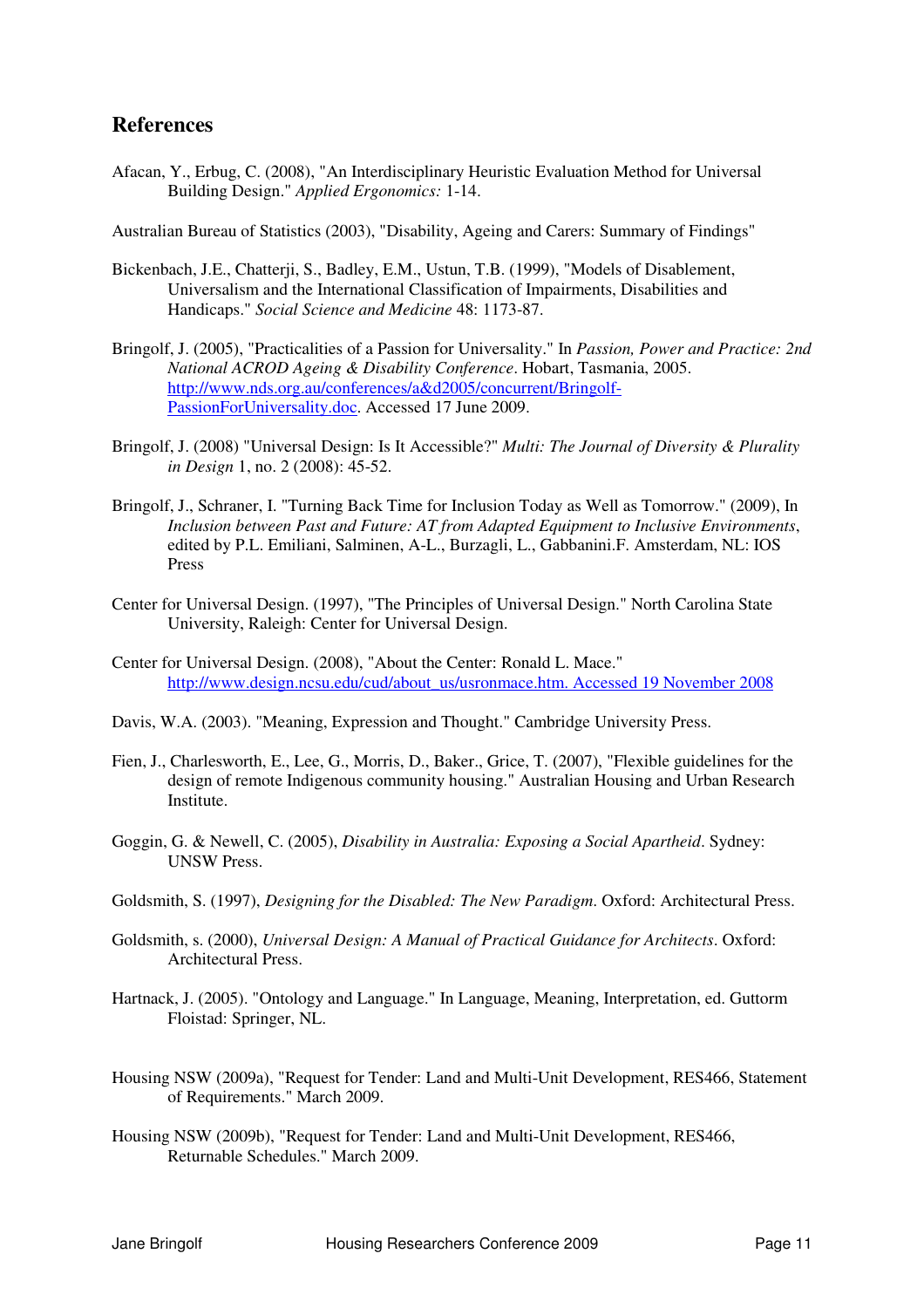- Imrie, R. & Hall, P. (2001), *Inclusive Design: Designing and Developing Accessible Environments*. London & New York: Spon Press.
- Imrie, R. (2003) "Housing Quality and the Provision of Accessible Homes." *Housing Studies* 18, no.  $3: 387-408$
- Imrie, R. (2004) "From Universal Design to Inclusive Design in the Built Environment." In *Disabling Barriers - Enabling Environments*, edited by J. Swain, French, S., Barnes, C., Thomas, C. London: Sage.
- Iwarsson, S., Stahl, A. (2003). "Accessibility, Usability and Universal Design Positioning and Definition of Concepts Describing Person-Environment Relationships." *Disability and Rehabilitation* 25, no. 2: 57 - 66.
- Judd, B., Olsberg, D., Quinn, J., Demirbilek, O. (2009) "Housing, Land and Neighbourhood Use by Older Home Owners." In *AHURI Research Seminar*. Sydney: 21 May, 2009. http://www.ahuri.edu.au/downloads/2009\_Events/NSW\_Seminar\_BJudd\_Presentation.pdf Accessed 11 June 2009.
- Keates, S., Lebbon, C., Clarkson, J. (2000), "Investigating Industry Attitudes to Universal Design." Paper presented at the Rehabilitation Engineering Society of North America (RESNA 00), , Orlando, FL, USA.
- Landcom (2008) "Universal Housing Design Guidelines." In *The Landcom Guidelines*. Sydney, Australia: Landcom.
- Maisel, J L. (2005), "Visitability as an Approach to Inclusive Housing Design and Community Development: A Look at Its Emergence, Growth and Challenges." Center for Inclusive Design and Environmental Access, Buffalo, NY.
- NSW Department of Infrastructure, Planning and Natural Resources. "A Guide for Councils and Applicants: Housing for Seniors or People with a Disability - SEPP (Seniors Living) 2004." May 2004.
- NSW Planning, "State Environmental Planning Policy (Seniors Living) 2004 (Amendment No. 1). Circular: PS05-014." Dec 2005.
- Ostroff, E. (2001), "Universal Design: The New Paradigm." In *Universal Design Handbook*, edited by W.F.E. Preiser and E. Ostroff. New York: McGraw Hill.
- Quinn, J., Judd, B., Olsberg, D., Demirbilek, O. (2009), "Dwelling, Land and Neighbourhood Use by Older Home Owners." In *Positioning Paper No 111*: Australian Housing and Urban Research Institute - AHURI UNSW-UWS Research Centre, January.
- Resnick, L.B. (1991). "Shared cognition: Thinking as social practice." In Perspectives on socially shared cognition, ed. Lauren B. Resnick, Levine, J.M., Teasley, S.D. University of Pittsburgh: American Psychological Association.
- Royal Australian Institute of Architects (2005), "Accessible Housing in Australia: Response to the Workshops in July 2005 Facilitated by Jaguar Consulting Subsequent to the Public Comment Phase." Canberra, ACT.
- Shakespeare, T. (2008), "Disability: Suffering, Social Oppression, or Complex Predicament?" In *The Contingent Nature of Life: Bioethics and Limits of Human Existence*, edited by M. Duwell, Rehmann-Sutter, C., Mieth, D., 235-46: Springer Netherlands.